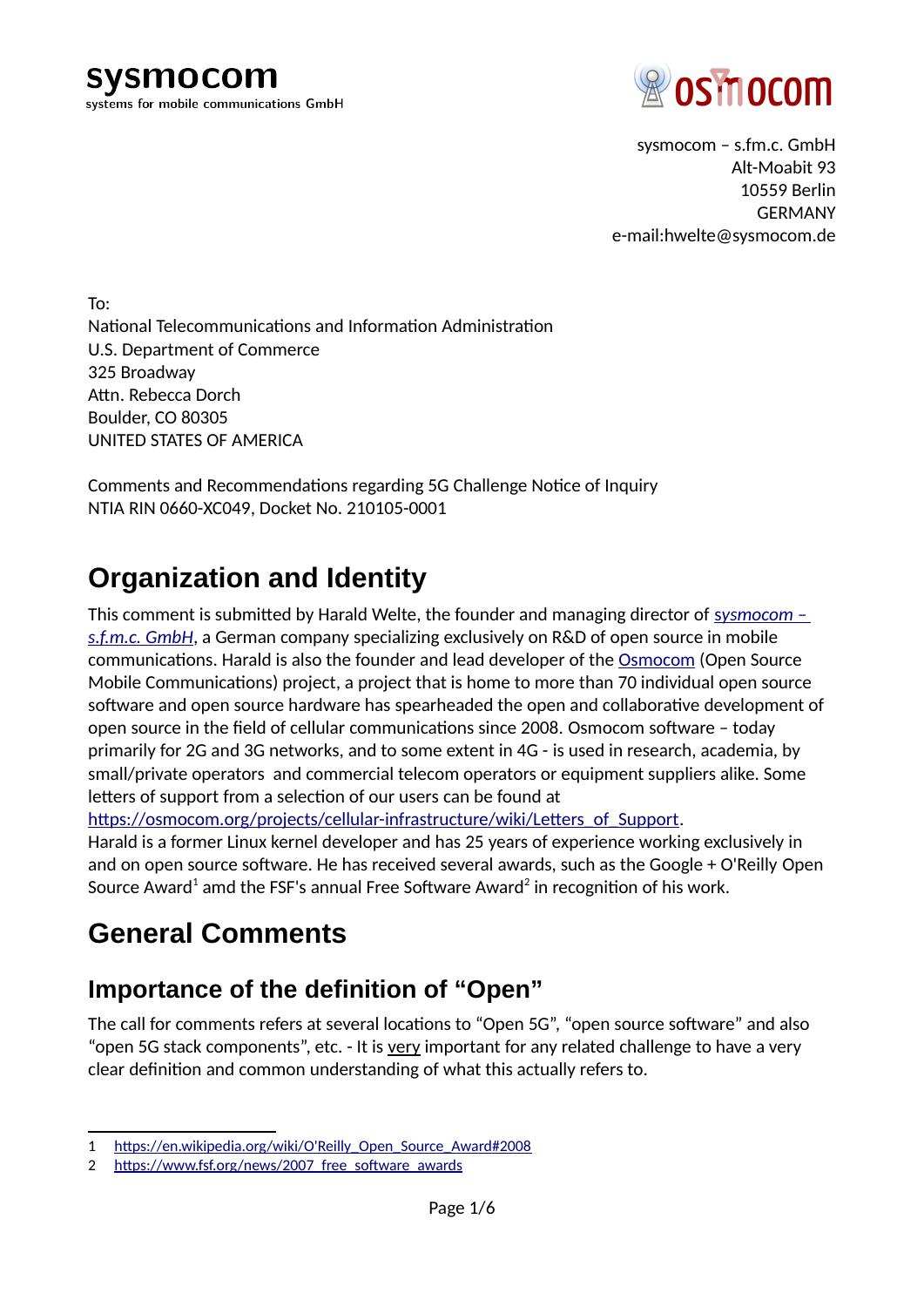systems for mobile communications GmbH



It is important to realize that various different players are using the term "Open" while referring to completely different topics – often intentionally using this confusion to ride on the generally positive connotation of "open source" while at the same time actually talking about something else. This is sometimes referred-to as "open-washing" in an analogy of the term "green-washing" coined in the environment movement.

#### **1. Open Interfaces**

All of modern cellular communications is based on open interfaces. The interfaces and protocols are specified by standards bodies like ETSI, 3GPP, and the interfaces even in the venerable 2G (GSM) standard are open interfaces. "Abis" between BTS and BSC, "A" between BSC and MSC, etc. - there is hardly anything conceptually new in terms of 5G. However, there is some movement outside of 3GPP to defining additional interfaces inside the base station itself (OpenRAN, O-RAN), but that is just the logical extension of the decade-old principle of specifying inter-operable, standardized interfaces between network elements in cellular networks.

#### **2. Open Source Software**

Open Source Software, sometimes also called Free/Open Source Software (FOSS) is software governed by very specific license terms. There are three decades-old commonly recognized definitions by three different bodies defining the requirements to qualify as FOSS:

- 1. The Open Source Definition<sup>[3](#page-1-0)</sup> of the Open Source Institute (OSI)
- 2. The Free Software Definition $^4$  $^4$  of the Free Software Foundation (FSF)
- 3. The Debian Free Software Guidelines<sup>[5](#page-1-2)</sup> of the Debian project (DFSG)

Those definitions have been accepted by the Open Source community for decades. Unfortunately the definition of "Open Source" is under attack by various industry players, particularly in the Telecom industry. They invent licenses that are not in compliance to either of those commonly established definitions and then call them "Open Source" or even more confusingly "Open Software". It is very important to note that only software complying to at least one of the decades-old definitions above conveys the benefits and freedoms associated with "Open Source Software", namely (at least)

- the freedom of non-discriminatory use by anyone for any purpose
- the availability of the software in source code format
- the freedom to study and improve the software
- the freedom to redistribute modified and unmodified versions

#### **3. Open Standards**

This term is unfortunately not very well defined. Particularly within the Industry, the term is often used in the context of standards with essential patents under so-called "FRAND" patent licensing schemes, which are often mutually incompatible with many open source licenses, or which at least exclude any patent holder or patent licensee from actively contributing to open source software. The Open Source Initiative has published a summary of the positions of various Open Source related entities on so-called open standards $\rm ^6$  $\rm ^6$ .

<span id="page-1-0"></span><sup>3</sup><https://opensource.org/osd>

<span id="page-1-1"></span><sup>4</sup> <https://www.gnu.org/philosophy/free-sw.en.html>

<span id="page-1-2"></span><sup>5</sup> [https://www.debian.org/social\\_contract.html#guidelines](https://www.debian.org/social_contract.html#guidelines)

<span id="page-1-3"></span><sup>6</sup> <https://opensource.com/resources/what-are-open-standards>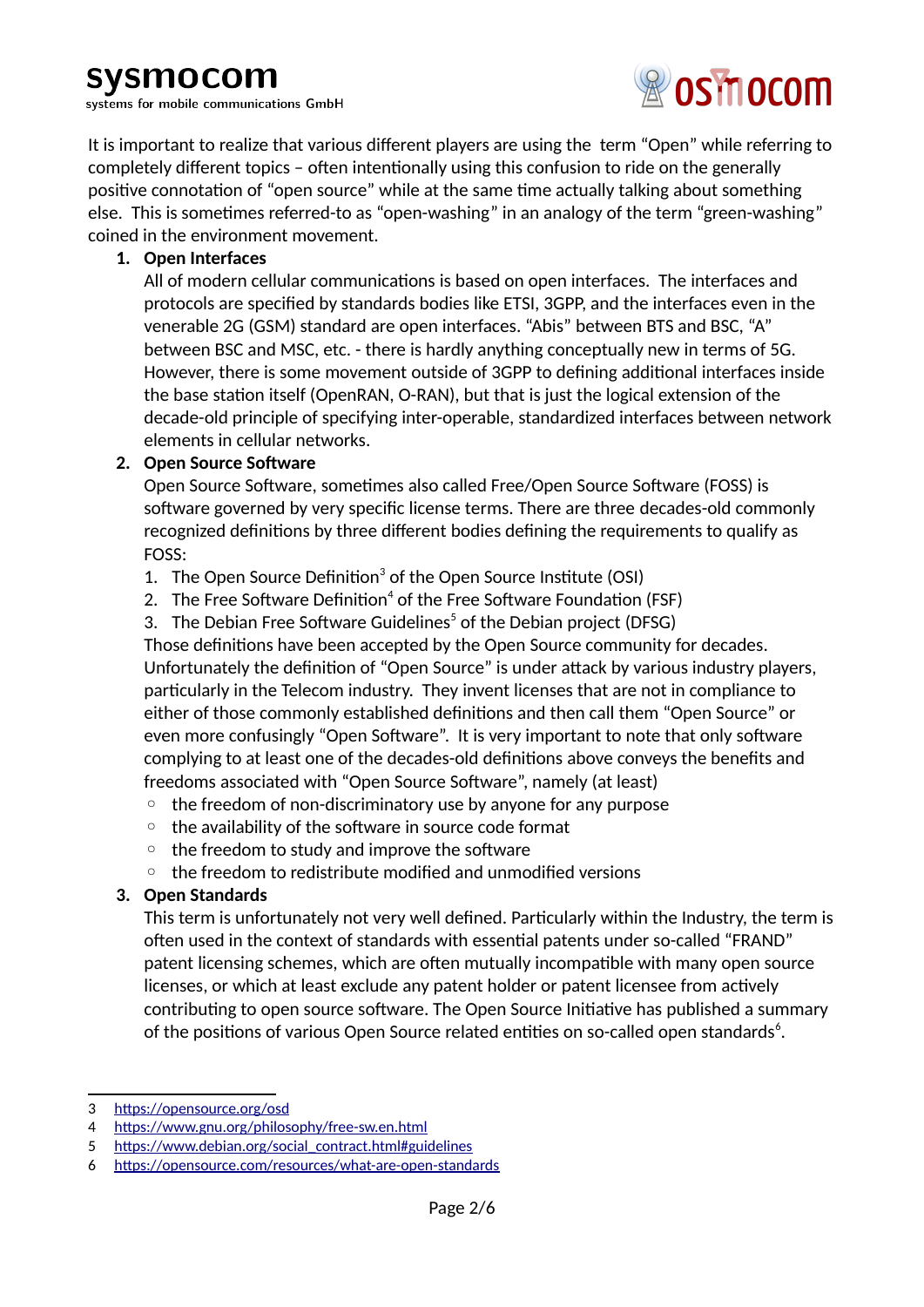systems for mobile communications GmbH



Therefore, it is considered of utmost importance to clarify which exact open-ness requirements are put forward for any related challenge. The degree of open-ness could also be part of a metric in the assessment of the proposals, with work covered under true (OSI OSD compliant) open source licenses rating highest.

### **I. Challenge Structure & Goals**

As the "Supplementary Information" points out, there are many different open 5G stack organizations with no clear division among the multiple implementations, and with no clear focus on interoperability between the projects.

It is recommended to focus on extensive functional testing of all relevant (external, interoperable) interfaces. Such testing should ideally be performed against a to-be-created open source test suite for functional testing of the relevant interfaces. If one such test suite project was started/funded and published as Free/Open Source software, all implementors of 5G network elements / functions could validate their implementation against that test suite. This would help

- the projects to realize themselves their level of compliance to the related protocol specification
- any potential users (government or public) to evaluate the maturity and completeness of a given implementation

A proposed open source 5G functional test suite would primarily, in the first step, be a functional test suite. That is: Test individual procedures as specified in the relevant protocol/interface specifications and execute both successful and unsuccessful scenarios of each relevant procedure at the related interface. In further, optional, secondary development, the tests could be extended to include performance / scalability testing.

Any such test suite can be integrated into CI/CD (Continuous Integration / Continuous Delivery) pipelines of modern development workflows, ensuring that changes are only merged once the functional, procedure-level protocol conformance tests pass.

In Osmocom, for our 2G, 3G and also partially 4G projects, we have extremely positive experience using this approach by implementing test suites in TTCN-3 $^7$  $^7$ , a domain specific language specifically designed by ETSI and ITU for testing protocol stacks. An open source TTCN-3 compiler and runtime environment is available (The Eclipse TITAN $^8$  $^8$  project), so that we can run open source tests cases compiled with open source compilers, executing in an open source runtime environment to test open source protocol stack implementations: Anyone can run, extend, execute and modify those tests, against any implementation of the related interfaces.

Furthermore, it is recommended to set up interoperability test-beds where network elements/functions of multiple different implementors are executed against each other.

<span id="page-2-0"></span><sup>7</sup><https://www.ttcn-3.org/>

<span id="page-2-1"></span><sup>8</sup> <https://projects.eclipse.org/projects/tools.titan>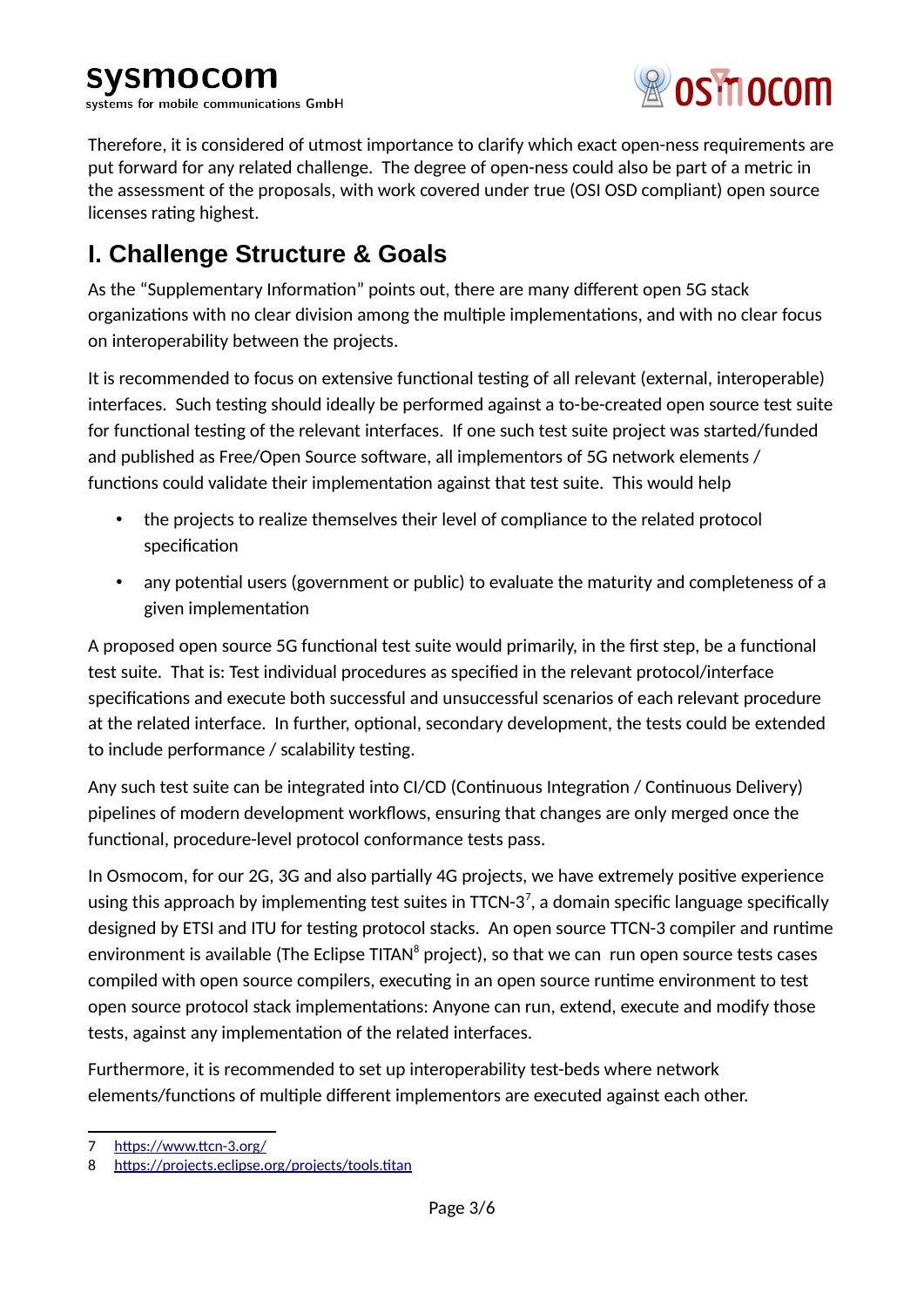systems for mobile communications GmbH



Development of a related test suite could be a separate challenge itself, and passing a certain number / score of overall tests could be a goal for challenges of actual open 5G implementations.

The open 5G stack market will benefit in the following ways from the availability of an open source functional interface conformance test suite:

- the market becomes more transparent for all participants. Each implementation can be executed against the same set of independently developed tests, superseding the traditional "every projects tests itself and discloses only what it sees fit" approach.
- the tests themselves are accessible to anyone. It's not some "secret sauce" that only the implementor has available internally, or that he has licensed from a third party testsuite vendor, which can only be operated in one installation in-house.
- the amount of duplication of work in implementation-specific test suites can be reduced, improving coverage

In terms of metrics for assessment of proposals, the following recommendations are made:

- 1. degree of open-ness of the proposal in terms of the software license. Is it proprietary software with just "open interfaces" (lowest possible grade) or an OSI-conformant FOSS license (highest grade)?
- 2. track record successfully running collaborative open source projects. If key individuals or organizations involved with a proposal have an existing track record of running and/or maintaining non-trivial open source projects
- 3. how open is the development process for third parties beyond the organization submitting the proposal? What entrance barriers are there to contribution? Is copyright assignment or a CLA $^{\circ}$  required (this introduces a barrier to some potential contributors)? Or is a DCO $^{10}$  $^{10}$  $^{10}$ sufficient (lowest barrier to contribution). Are contribution workflows publicly documented? Does all the communication between developers (even within the same entity) happen on public channels such as mailing lists, forums, project management software, issue trackers, chat rooms?
- 4. How does the workflow for contributions look like? Is there code review by systems like gerrit?
- 5. what amount of emphasis does the proposal have on testing? Is testing fully automatized? Manual testing would be lowest grade, with fully automated testing in CI/CD receiving highest grade. Can contributors submit changes and see the test results before changes are merged?

<span id="page-3-0"></span>Contributor License Agreement, see [https://en.wikipedia.org/wiki/Contributor\\_License\\_Agreement](https://en.wikipedia.org/wiki/Contributor_License_Agreement)

<span id="page-3-1"></span><sup>10</sup> Developer Certificate of Origin, see <https://developercertificate.org/>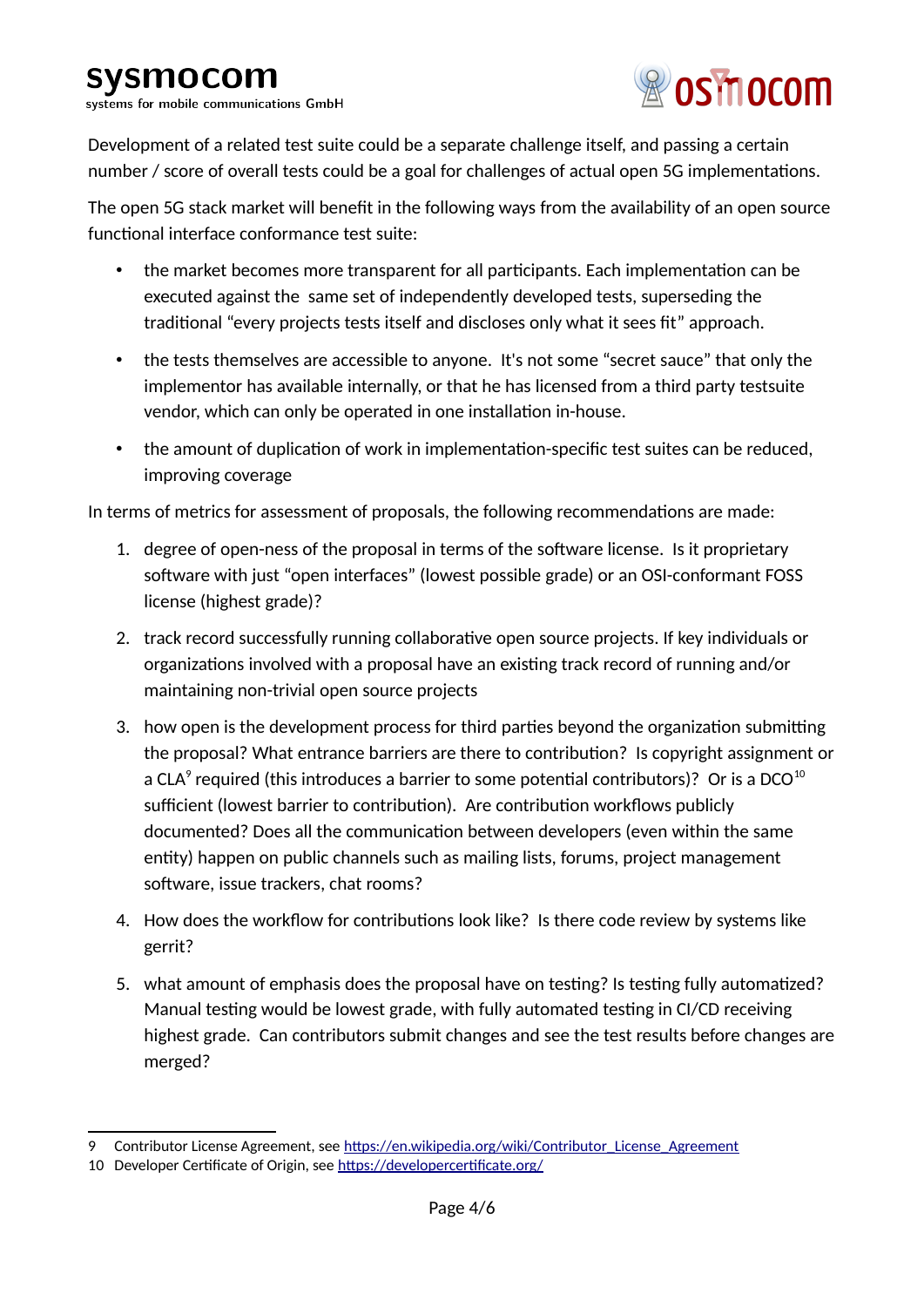systems for mobile communications GmbH



6. Which programming language is used for the implementation? Is it a language prone to many security related errors like C/C++, or is it a language less susceptible to entire c lasses of security relevant programming errors, such as Rust or Erlang?

### **II. Incentives and Scope**

Testing of various implementation against one shared test suite by its very nature helps interoperability. If everyone has the option of testing against the same test suite, chances are high that the implementations will not only work against that test suite, but also against each other.

Once could also commission the set-up of interop test-beds, once again with automatic testing. This way, nightly builds, release candidates or new versions of Component A from Project X could be automatically tested against Component C of Implementor Z. Changes in test results in terms of pass/fail with log files and associated protocol traces in pcap format should be exported automatically as part of each build and allow investigation of any regressions.

Spearheading the development of open source tests suites for 5G network interfaces would be excellent development support for all elements of an open 5G stack. Going one step further by setting up and operating test beds and automatic / continuous testing would further support those projects to focus on their development, rather than setting up the related CI/CD infrastructure.

### **III. Timeframe and Infrastructure**

The software and hardware infrastructure requirements will depend in a large amount of detail on the scope of the challenge. For example, work on Core Network functions can be implemented completely without any specific hardware, as it is all just software processing protocol messages, API calls and related software development can happen entirely based on test suites/ emulations of the other network elements (like UEs).

The closer the work gets to the RF interface of a base station, the more dependency on hardware is created. Access to related radio hardware is often a problem for independent open source projects, as

- 1. they may not have any contact to the existing vendors of the related equipment
- 2. they may be seen as competition to some other offerings of the related vendor
- 3. open source project require relevant documentation available under terms that enable them to publish the related source code. As all hardware vendors typically work with Non-Disclosure Agreements, a lot of care has to be taken to negotiate very specific wording in those NDAs that enables the open source developers to actually use any of the disclosed information when writing the open source software.

The other hardware that is typically very difficult to access for independent open source projects is expensive RF measurement technology in order to characterize the RF waveforms and their